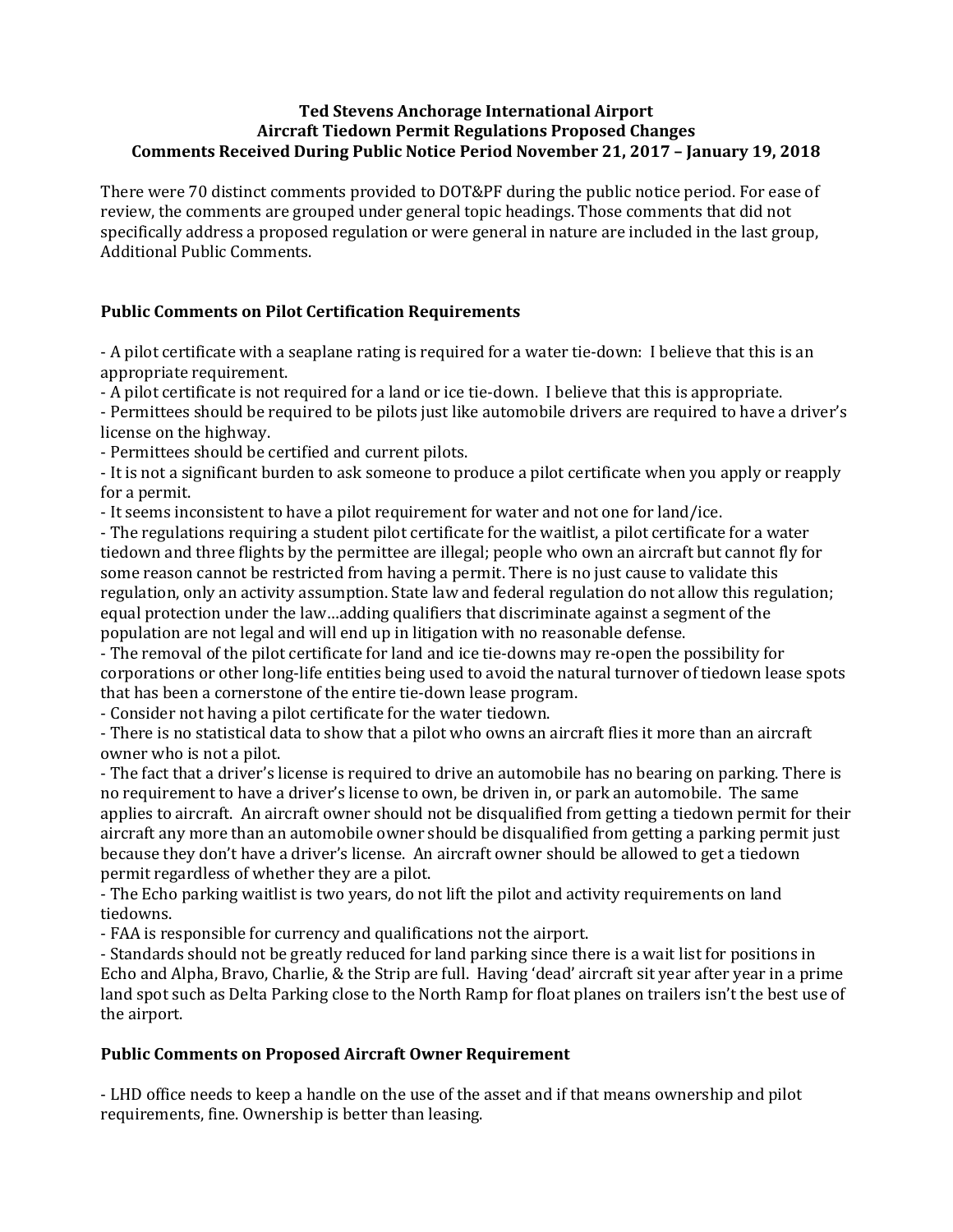- The LHD staff needs to have the best tools to police. There is an upside and downside to both sides, aircraft ownership is best.

- No economics in a pilot leasing an aircraft, removing the leases are okay.

- Any above-board lease will require financially untenable conditions, such as insurance premiums that are as much as 15% of lease.

- There are no leases of private planes that are legitimate, they are all designed to accomplish the subletting scheme.

- A person should be allowed to lease an aircraft so long as the lease is one that has a high standard, such as the leasing conditions established by the FAA for commercial aircraft.

- Using the FAA requirements for commercial aircraft leases, a representative from the leasing company will not come out on Sunday to fly the aircraft.

- I do not support eliminating the option to lease an aircraft for use in a permitted land tie down or float slip. I am currently number 2 on the float wait list and have been waiting for a spot since 2005. I am in the process of looking for a float equipped aircraft capable of hauling a family of five safely and would prefer to take my time looking for an aircraft that I can afford rather than rush into an aircraft that is overpriced and/or in needed of extensive maintenance. It took several pilots I know up to 2 years to find a decent C206. Right now, a leased aircraft makes sense and I can look for a C206 while building time in a more readily available Cessna 180 for example. Moreover, it is not financially possible for me or many other owners to own two expensive aircraft at one time. The example is, I buy a float equipped aircraft to fly and keep my spot until a C206 presents itself. I now have to sell my C180 and get the cash in time to buy the C206. Meanwhile, someone else buys the C206. See the problem? A pilot should not have to jump through such a complicated gymnastics routine just to keep their spot at Lake Hood. It should not matter whether I lease or own an aircraft and if you could offer justification for this change I would appreciate it. If some folks are using leases incorrectly, that is an enforcement issue and should not fall on the rest of us.

- The proposal to require aircraft ownership is unreasonably restrictive. Some individuals may not be able to afford ownership (with its obvious up-front costs), or choose to rent/lease rather than purchase for a variety of reasons, including not wanting binding ownership-partnerships "bridging" time between ownership of different aircraft, etc.

# **Public Comments on Minimum Flight Requirement**

- Minimum flight requirements for water tie-downs. I believe that this is an appropriate very low bar that will continue to assure active utilization of these very limited airport assets.

- Suggest that the regulations include a requirement or allowance for signed statements certifying the flights occurred.

- We need to move the people out who aren't using their spots to make way for the young guys coming up.

- The minimum flight requirement is not a burden, but there are aircraft that are obviously not being flown.

- I support most of the proposed changes. It appears that the Department of Transportation and Public Facilities (DOT&PF) has made progress toward simplifying and clarifying the regulations. I am in favor of the provisions repealing the requirements related to notarization of documents and medical requirements, reducing flight activity requirements, allowing permitees to offer assigned tiedowns to the airport for temporary periods, and removal of the annual resubmittal requirements for remaining on a wait-list.

- Flying 3-times during the season is impossible to enforce. Pilots should provide hours flown as shown on the aircraft log.

- Validating three flights a year is unenforceable by the Lake Hood office and anyone who is asked if they did fly will say yes.

- Instead of requiring three flights a year the activity requirement should be 10 hours on the aircraft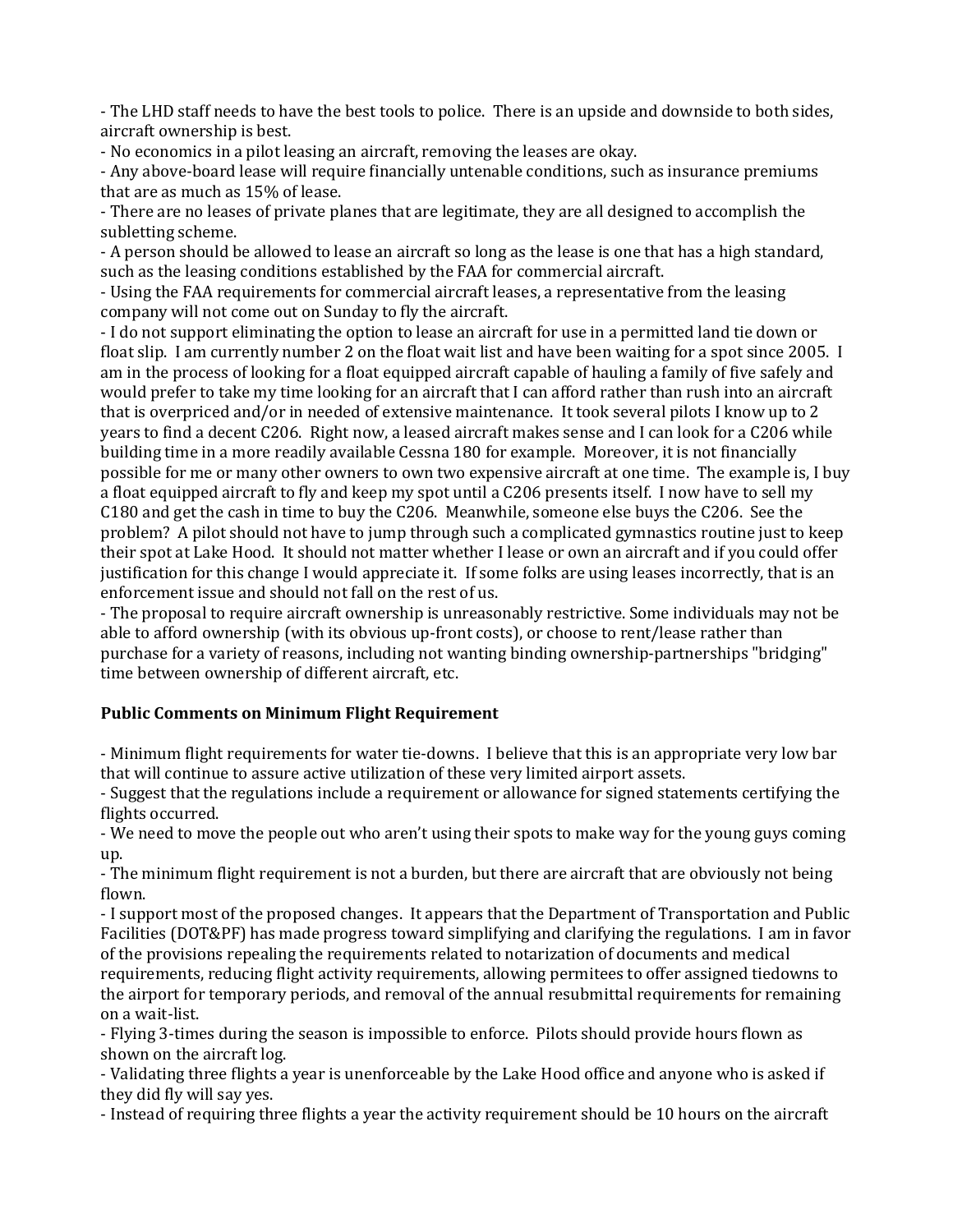and can be validated easily through the aircraft flight logs. The pilot requirement is not valid. - 17 AAC 52.520 (b) (m) (5) (B) (ii) states that a float plane needs to fly "at least three times during the float season by each permittee listed on the permit." I think this level of activity is way too low and the skill level of such a low frequency pilot would be very low as well = unsafe. The three times during the float season should be increased and better defined. I suggest that these flights be on different days and in at least three different months of the float season, otherwise a person could go out and make three take offs and landings in a row and theoretically meet the minimum standards. To legally carry passengers, pilots need to be current and that entails three full stop landings every 90 days. Thus if a person only made three flights in a float season they would not be legal to carry passengers. I, for one, wouldn't want to ride with such a non-current pilot.

# **Public Comment on Corporations as Permit Holders**

- 17 AAC 42.520 under "(b) A tiedown permittee or permit applicant" needs to be defined. Otherwise a corporation that is now recognized as a person or individual in the eyes of the courts could be considered a "permittee or permit applicant." This would become the main way around the wait list and replace the fake leases and fake partnerships. Those individuals would just form a 'corporation' and bypass any wait list.

- A corporate structure could feasibly acquire multiple spots if allowed by the airport and be worse than the current leasing/subletting schemes.

- Corporations can have officers who are not share-holders or who have no percentage stake in the company and these people should not be considered "owners" of the aircraft for permitting purposes. - A requirement to limit issuance of permits to named individuals could be problematic for some. Increasingly, people are conducting "personal" business as LLCs and/or revokable trusts; the first for liability reasons and the latter for estate planning and tax purposes. Provision should be made in the regulations for such situations.

# **Public Comment on Enforcement of Regulations**

- Validating three flights a year is unenforceable by the Lake Hood office and anyone who is asked if they did fly will say yes.

- Flying 3-times during the season is impossible to enforce. Pilots should provide hours flown as shown on the aircraft log.

- Pilots are bragging about not paying for 5 years and planes are sitting in the space with no movement.

- Suggest that a clause in the regulation state that the permittee is liable for legal costs associated with enforcement.

- The airport should have identified how the enforcement of the regulations will occur, either by adding staff or amending the regulation.

- Overall the proposed tiedown regulations have way too many provisions subject to the discretion of the manager. This allows a manager to not enforce airport rules or regulations. Thus nothing will matter and the airport is by default wide open for people to do as they like.

- There are no LHD office policies or procedures; allows an uncertain outcome for given situations. If these existed many of the issues about enforcement and regulations would be better handled. There is no evidence concerning the cost of enforcement or the manpower required to accomplish enforcement of the regulations.

- The enforcement piece is not there. Possibly contract out.

- These regulations need to establish progressive discipline tools so an airport manager would be able to deal with many small and medium infractions. At present it appears the only option for a manager is to terminate a permittee for an infraction. Since that is so severe, all of the many infractions go unaddressed and the airport takes on the air of a 'free for all, do anything you want.' Most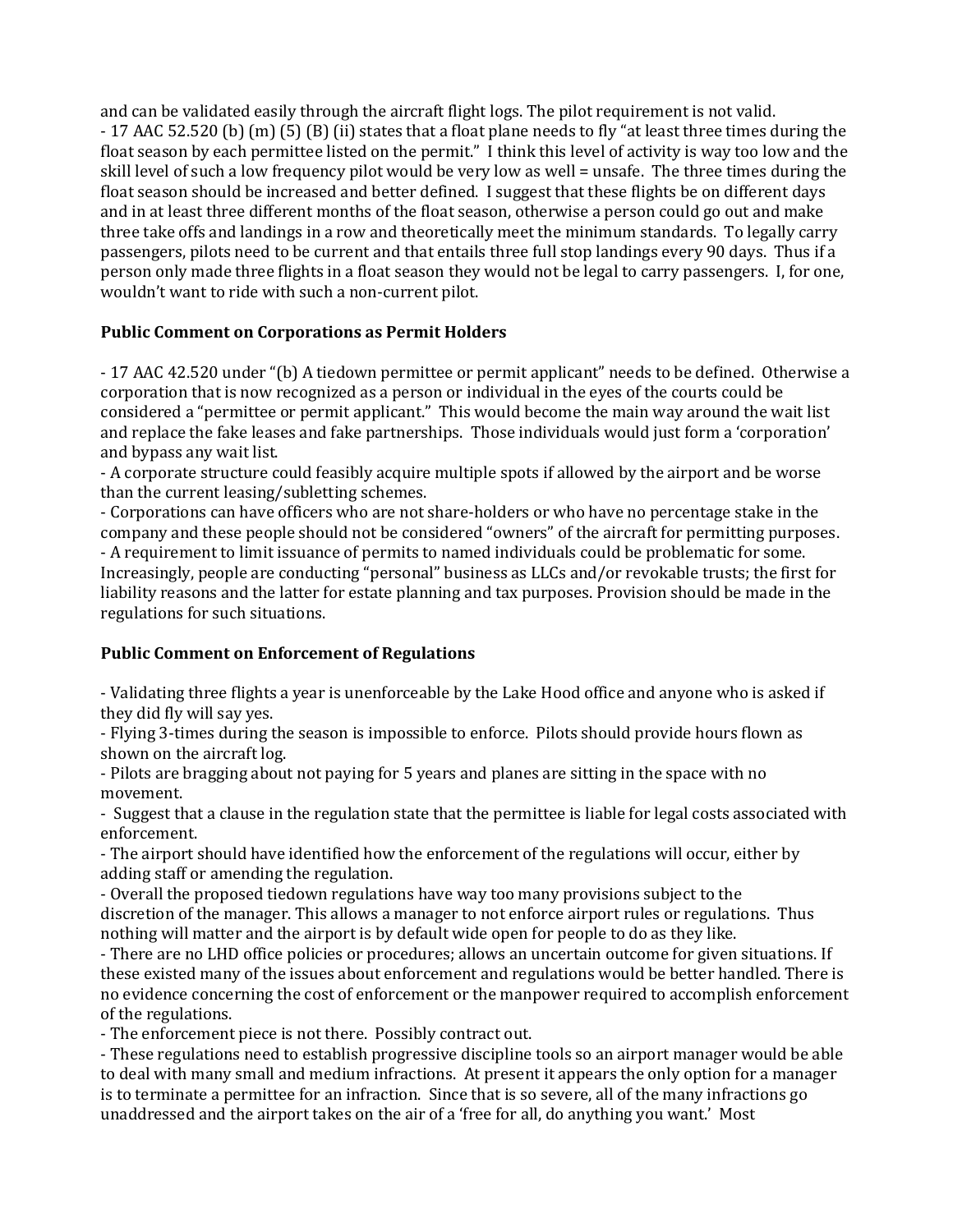requirements are ignored or only voluntarily complied with. Under Alaska Statutes, Title 2. Aeronautics, Chapter 15. Alaska Aeronautics Act of 1949, the airport has been given powers (AS 02.15.020), general rules (17 AAC 45.020) of conduct, violations, and (AS 20.15.240) penalties. The tiedown regulations need to provide more details such as graduated (first, second, third offenses) fines for violations up to the allotted \$500 provided by the Statute. The legislature has provided airport managers with a substantial tool to achieve compliance with the rules and regulations needed to manage a professional airport. Airport management now needs to formulate effective regulations and then commit themselves to manage the airport in a professional manner and not have a 'free for all' situation that now exists at Lake Hood.

- At present there are a great number of cars and trucks parked for long term at tie down spots. Some have been parked for many years and do not have current tags. Each permittee signs a contract that stipulates they will only park a vehicle at their tie down when they are out flying. Besides giving the airport an auto salvage yard look, plugging up some areas so there is congestion when friends of a pilot need to park for a flight, the airport is undermining the private sector off-airport vehicle storage businesses. Lake Hood should not be a free storage yard for vehicles, RVs, or boats. A penalty should be established in these regulations for such violations. The space along the south flank of the strip parking now occupied by about 35 vehicles in long term storage (many by out-of-state seasonal workers) should be given an order to vacate or be towed by the airport manager who has the authority under Alaska Statutes discussed below. Two RVs have parked free there for over ten years. This area should be used for aircraft up for sale and not flying.

- There needs to be a provision that deals with aircraft for sale. Presently, some slips have float planes sitting on the land for years with a "For Sale" sign on it and not actively flying. This wouldn't meet the activity requirement of three flights in the float season, but airport management does nothing about the violation. When a person is putting the aircraft up for sale, it should be moved to another location and does not occupy a slip for years.

#### **Public Comment on the Switch-List**

- 17 AAC 42.900 (e)(1) switch-list. In the past, abuse of the wait list & switch list has occurred when a person with political connections was inserted into a slip when they had only recently moved to Anchorage while others waited many years. This is easy for DOT managers to accomplish since the switch list is unpublished or otherwise unknown to the public. Just as the wait lists for a water slip or a spot in Echo Parking is on the airport's web page, so could a listing of people on the switch list. Then it would be more transparent and less likely to be abused.

# **Public Comment on Permit Term Length**

- 17 AAC 52.520 (b) (f) the permit should not be valid for three years. It should be an annual requirement for each holder to go in person to renew. The two-person tie down office staff could accommodate annual in person visits. They would need to have one of them in the office most of the time which isn't happening now. I have visited many times and rarely see another pilot there. By requiring slip holders to go in person & up the stairs would address in part those physically unfit to fly and put a burden on those people who are not really based at Lake Hood, but live in far off places. The renewal of permits should not be allowed by family members or by electronic means. It needs to be in person to weed out the dead pilots.

# **Public Comments on Additional Permits**

- One issue relates to the provisions of 17 AAC 42.520 concerning additional permits. Under proposed 17 AAC 42.520 (b)(4), a permittee or applicant may not be listed on more than one current land or water tiedown permit except as allowed by 17 AAC 42.520(c). A permittee is limited to one permit unless, in the case of a land tiedown, "the airport manager determines that there are excess land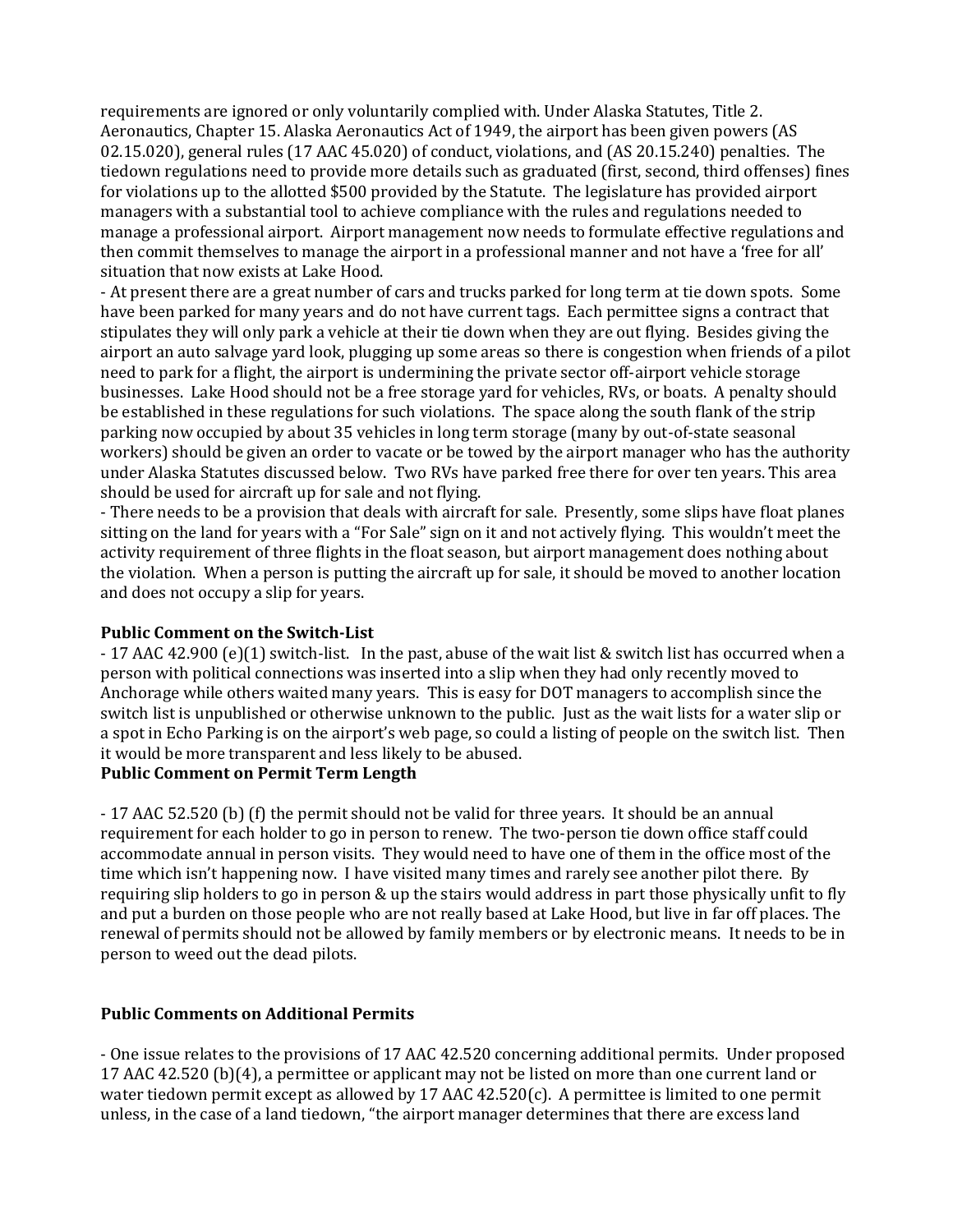tiedowns, then an additional permit of a land tiedown may be considered." See proposed 17 AAC 42.520(c)(1). "Excess" is not defined under 17 AAC 42.599, and there is are no standards for making the "excess" determination. In contrast, the term "available" is defined under 17 AAC 42.599(4) to mean: (A) Not being the subject of a tiedown permit or permit renewal; (B) not being temporarily or permanently converted by the airport manager to a different category; and (C) neither needed for nor being held by the manager to accommodate airport expansion, development, operation or other state purpose. This creates ambiguity. Is there a difference between an "available" tiedown and an "excess" tiedown? Also, this provision does not appear to take into consideration the fact that many float tiedowns lack wheel access. Other float tiedowns have wheel access in theory, but as a practical matter are not suitable for certain types of aircraft, particularly larger planes, because the roads/taxiways into the fingers Lake Hood are so narrow. Also, some individuals own aircraft that are not be suitable for taxiing on gravel. The fact that an individual has a float tiedown with no wheel access, or marginal wheel access, should not preclude them from also applying for a wheel tiedown. I would suggest that 17 AAC 42.520  $(c)(1)$  be changed to state that a permittee is limited to one permit at a time, unless the permittee holds a water tiedown, the additional permit is for a land tiedown, and there are available land tiedowns.

- Another concern I have is with the number of permits and or parking arrangements that an owner or part owner has. I agree that a person should not have more than one float slip, however, there should be provisions for someone to be an owner or part owner in a couple of aircraft. One popular version of this is partnering in one land plane and one float plane. You should be able to own one plane and have it tied down in Echo parking for example and have another plane in a float slip. Additionally, there should be provisions for float pilots to park their aircraft after they convert from floats to wheels. Not all float slips have adequate land plane tie down areas, so where are folks expected to go when they change over to wheels? If you do have adequate space, you should be allowed to park another landplane in front of your float plane. It would take pressure off of other land parking.

# **Public Comments on Permit Renewal**

- I also have a concern about a provision in 17 AAC 42.530(a), regarding permit renewal. It states "permit renewal does not guarantee that a permittee will remain assigned to the same tiedown location." This is vague, and there are no standards for the determining whether a permittee remains in the same location or not. It makes it sound like the airport could move permittees around for any reason, or no reason at all, like a game of musical chairs. That is probably not what is intended, but in any event would be unfair to permittees, particularly those who have made improvements to a tiedown, or are storing personal property such as floats, skis, wheels, trailers or tools at the tiedown under 17 AAC 42.520 (k)(3). Perhaps this provision is intended to address situations where a tiedown location is needed for airport expansion, development, operation or other state purpose, and a permittee is reassigned. That is already covered in detail under 17 AAC42.520(*l*). So, I would suggest deleting this "no guarantee" sentence from 17AAC 42.530(a) altogether. Alternatively, I would change the sentence to say that the renewed permit will be for the same tiedown location, unless the permittee is relocated under the terms of 17 AAC 42.530(l). There should be some degree of certainty and consistency in the renewal process. The presumption should be that a permittee will stay in the same location, unless there is a valid reason to move them.

- My last comment is a request for clarification. If I am reading the regulation changes correctly, when you renew your permit you might not get your same spot back. Many folks spend their own time and money making improvements to the tie downs or slips to the benefit of themselves and the state of Alaska. Obviously, if there is a larger need, such as a large construction project, there should be room for the State to be able to relocate someone, however, it should not be done arbitrarily.

# **Public Comment on Improvements to Land Tiedowns**